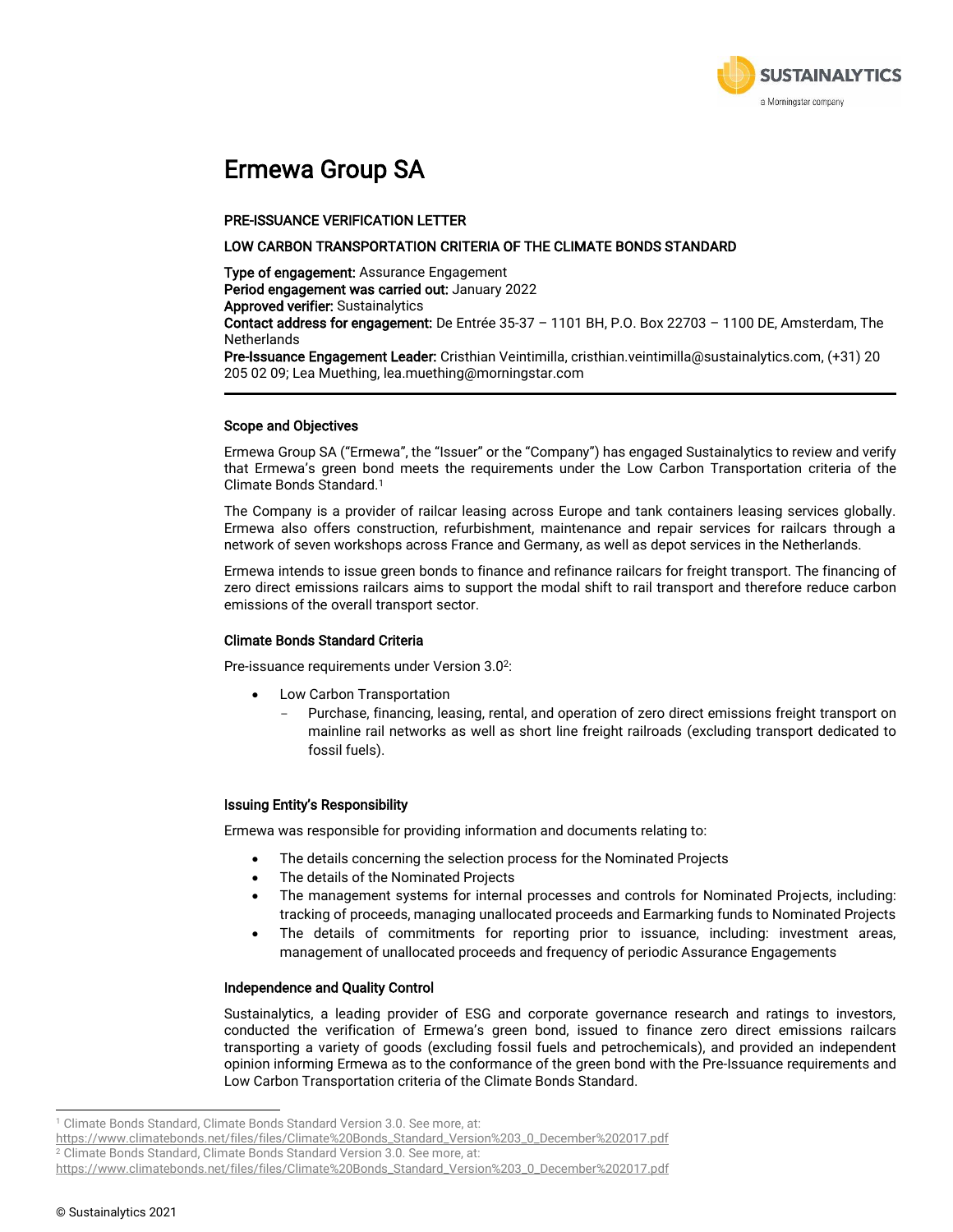

Sustainalytics has relied on the information and the facts presented by Ermewa with respect to the Nominated Projects & Assets. Sustainalytics is not responsible nor shall it be held liable if any of the opinions, findings, or conclusions it has set forth herein are not correct due to incorrect or incomplete data provided by Ermewa.

Sustainalytics makes all efforts to ensure the highest quality and rigor during its assessment process and enlisted its Sustainability Bonds Review Committee to provide oversight over the assessment of the bond.

#### Verifier's Responsibility

The work undertaken as part of this engagement included conversations with relevant Ermewa employees and review of relevant documentation to confirm the green bond's conformance with the Climate Bonds Certification Pre-Issuance Requirements, which include:

- Conformance of Ermewa's green bond with the Climate Bonds Standard Version 3.0;
- Conformance with the Low Carbon Transportation Technical Criteria;
- Conformance with the Internal Processes & Controls requirements;
- Conformance with Reporting Prior to Issuance requirements

#### Basis of the Opinion

Sustainalytics conducted the verification in accordance with the Climate Bonds Standard Version 3.0 and with International Standard on Assurance Engagements 3000 – Assurance Engagements other than Audits or Reviews of Historical Information.

Sustainalytics planned and performed the verification by obtaining evidence and other information and explanations that Sustainalytics considers necessary to give limited assurance that Ermewa's green bond meets the requirements of the Climate Bonds Standard. Upon reviewing evidence and other information, Sustainalytics is of the opinion that Ermewa will ensure compliance with Climates Bonds Standards requirements.

#### **Conclusion**

Ermewa intends to finance zero direct emissions railcars to support the modal shift to rail transport and therefore reduce carbon emissions of the transport sector. Based on the limited assurance procedures conducted of Ermewa's green bond under the Low Carbon Transportation criteria of the Climate Bonds Standard, nothing has come to Sustainalytics' attention that causes us to believe that, in all material aspects, Ermewa's green bond is not in conformance with the Low Carbon Transportation of the Climate Bonds Standard's Pre-Issuance Requirements.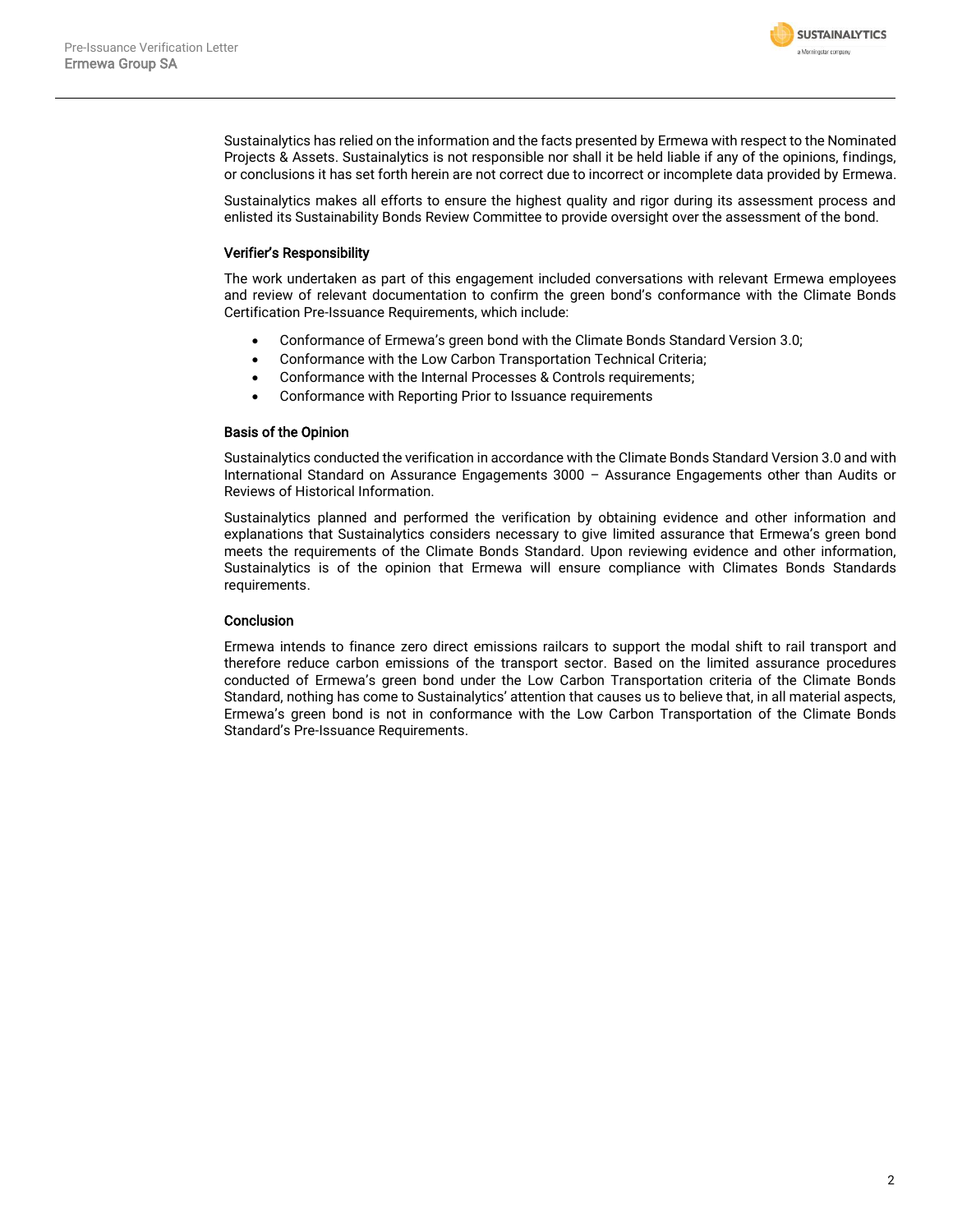

## Schedule 1: Detailed Overview of Nominated Projects and Assets

Details of the Nominated Projects which constitute the project portfolio as of December 2021 are provided below:

Ermewa's green asset portfolio consists of approximately 34,972 assets falling under the Low Carbon Transportation sector criteria of the Climate Bonds Standard.

| <b>Railcar category</b>      | <b>Number of railcars</b> |
|------------------------------|---------------------------|
| Cereal and sugar             | 5,173                     |
| Flat                         | 19,819                    |
| Powder                       | 360                       |
| Hopper                       | 3,744                     |
| Chemical                     | 1,351                     |
| Gas                          | 685                       |
| $Box - covered$ and open top | 3,840                     |
| <b>Total</b>                 | 34,972                    |

#### Table 1. List of Nominated Assets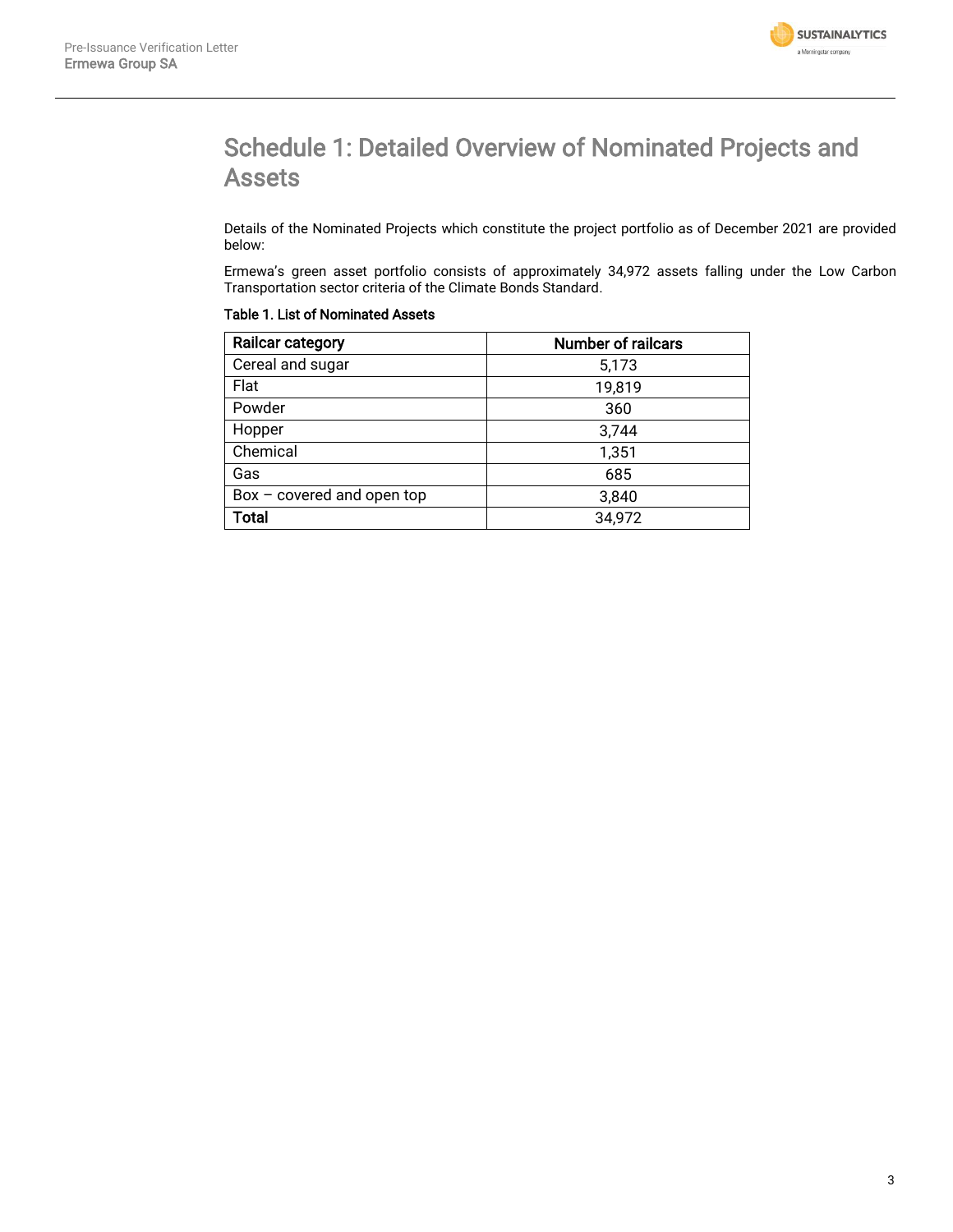

# Schedule 2A: Pre-Issuance General Requirements

Sustainalytics has conducted this verification using the following Pre-Issuance Requirements under Climate Bonds Standard Version 3.0:

| 1. Use of<br>Proceeds                            | The Issuer shall document the Nominated Projects & Assets which are proposed<br>1.1<br>to be associated with the Bond and which have been assessed as likely to be<br>Eligible Projects & Assets. The Issuer shall establish a list of Nominated Projects<br>& Assets which can be kept up-to-date during the term of the Bond.   |
|--------------------------------------------------|-----------------------------------------------------------------------------------------------------------------------------------------------------------------------------------------------------------------------------------------------------------------------------------------------------------------------------------|
|                                                  | The expected Net Proceeds of the Bond shall be no greater than the Issuer's total<br>1.2<br>investment exposure to the proposed Nominated Projects & Assets, or the<br>relevant proportion of the total Market Value of the proposed Nominated Projects<br>& Assets which are owned or funded by the Issuer.                      |
|                                                  | 1.3<br>Nominated Projects & Assets shall not be nominated to other Certified Climate<br>Bonds, Certified Climate Loans, Certified Climate Debt Instruments, green bonds,<br>green loans or other labelled instruments (such as social bonds or SDG bonds)<br>unless it is demonstrated by the Issuer that:                        |
|                                                  | 1.3.1<br>distinct portions of the Nominated Projects & Assets are being funded<br>by different Certified Climate Bonds, Certified Climate Loans, Certified<br>Climate Debt Instruments, green bonds, green loans or other labelled<br>instruments; or,                                                                            |
|                                                  | 1.3.2<br>the existing Certified Climate Bond, Certified Climate Loan or Certified<br>Climate Debt Instrument is being refinanced via another Certified<br>Climate Bond, Certified Climate Loan or Certified Climate Debt<br>Instrument.                                                                                           |
| 2. Process for<br>Evaluation and<br>Selection of | The Issuer shall establish, document and maintain a decision-making process<br>2.1<br>which it uses to determine the eligibility of the Nominated Projects & Assets. The<br>decision-making process shall include, without limitation:                                                                                            |
| Projects & Assets                                | 2.1.1<br>A statement on the climate-related objectives of the Bond;                                                                                                                                                                                                                                                               |
|                                                  | 2.1.2<br>How the climate-related objectives of the Bond are positioned within the<br>context of the Issuer's overarching objectives, strategy, policy and/or<br>processes relating to environmental sustainability;                                                                                                               |
|                                                  | 2.1.3<br>The Issuer's rationale for issuing the Bond;                                                                                                                                                                                                                                                                             |
|                                                  | 2.1.4<br>A process to determine whether the Nominated Projects & Assets meet<br>the eligibility requirements specified in Part C of the Climate Bonds<br>Standard.                                                                                                                                                                |
|                                                  | Note to 2.1: A wide variety of climate-related objectives are possible. These can vary<br>from increasing the installed capacity of low carbon assets, such as solar power<br>facilities, to having a specific objective focused on the operations or indirect effects<br>of the projects & assets, such as emissions reductions. |
|                                                  | The climate-related objectives of the Bond, as stated by the Issuer, have implications<br>for the reporting requirements under the Climate Bonds Standard. See Clauses 2.3,<br>5.2, 5.8, 6.1.1 and 8.4.                                                                                                                           |
|                                                  | 2.2<br>The Issuer should include under Clause 2.1 further aspects of the decision-<br>making process, including:                                                                                                                                                                                                                  |
|                                                  | 2.2.1<br>related eligibility criteria, including, if applicable, exclusion criteria or any<br>other process, applied to identify and manage potentially material                                                                                                                                                                  |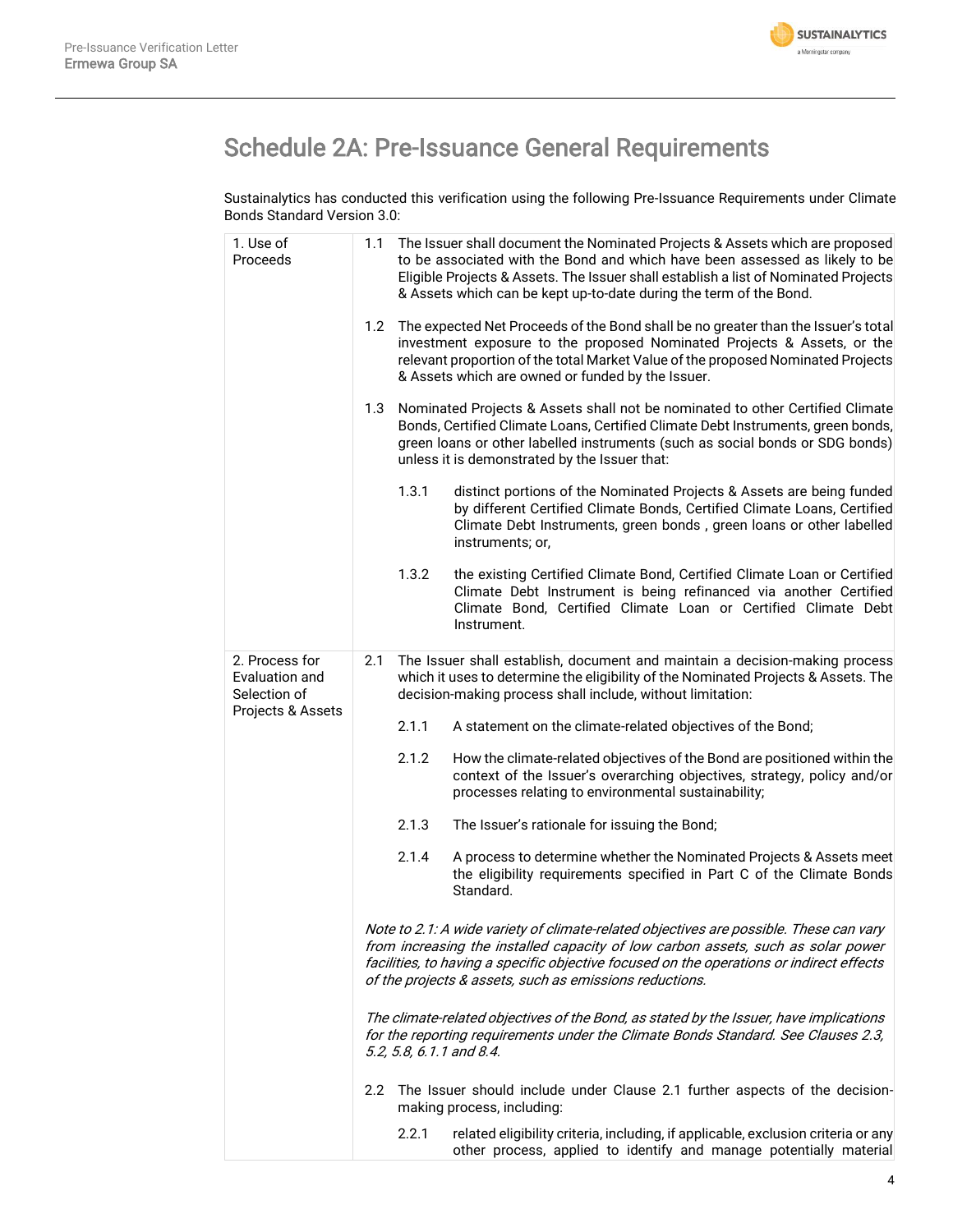

|                              |     |       | environmental, social or governance risks associated with the<br>Nominated Projects & Assets;                                                                                                                                                                                                                                                                                                                                                               |
|------------------------------|-----|-------|-------------------------------------------------------------------------------------------------------------------------------------------------------------------------------------------------------------------------------------------------------------------------------------------------------------------------------------------------------------------------------------------------------------------------------------------------------------|
|                              |     | 2.2.2 | any green standards or certifications referenced in the selection of<br>Nominated Projects & Assets.                                                                                                                                                                                                                                                                                                                                                        |
|                              | 2.3 |       | The Issuer shall assess that all proposed Nominated Projects & Assets to be<br>associated with the Bond meet the documented objectives as stated under<br>Clause 2.1.1 and are likely to conform to the relevant eligibility requirements<br>under Part C of the Climate Bonds Standard.                                                                                                                                                                    |
| 3. Management of<br>Proceeds | 3.1 |       | The systems, policies and processes to be used for management of the Net<br>Proceeds shall be documented by the Issuer and disclosed to the Verifier, and<br>shall include arrangements for the following activities:                                                                                                                                                                                                                                       |
|                              |     | 3.1.1 | Tracking of proceeds: The Net Proceeds of the Bond can be credited to<br>a sub-account, moved to a sub-portfolio, or otherwise tracked by the<br>Issuer in an appropriate manner and documented.                                                                                                                                                                                                                                                            |
|                              |     | 3.1.2 | Managing unallocated proceeds: The balance of unallocated Net<br>Proceeds can be managed as per the requirements in Clause 7.3.                                                                                                                                                                                                                                                                                                                             |
|                              |     | 3.1.3 | Earmarking funds to Nominated Projects & Assets: An earmarking<br>process can be used to manage and account for funding to the<br>Nominated Projects & Assets and enables estimation of the share of the<br>Net Proceeds being used for financing and refinancing.                                                                                                                                                                                          |
| 4. Reporting                 | 4.1 |       | The Issuer shall prepare a Green Bond Framework and make it publicly available<br>prior to Issuance or at the time of Issuance. The Green Bond Framework shall<br>include, without limitation:                                                                                                                                                                                                                                                              |
|                              |     | 4.1.1 | Confirmation that the Bonds issued under the Green Bond Framework<br>are aligned with the Climate Bonds Standard. This may include<br>statements of alignment with other applicable standards, such as the<br>EU Green Bond Standard, the ASEAN Green Bond Standard, Chinese<br>domestic regulations, Japanese Green Bond Guidelines, etc.;                                                                                                                 |
|                              |     | 4.1.2 | A summary of the expected use of proceeds, as defined under Clause<br>1.1, and the expected contribution of the relevant sectors or sub-sectors<br>to the rapid transition required to achieve the goals of the Paris Climate<br>Agreement;                                                                                                                                                                                                                 |
|                              |     | 4.1.3 | A description of the decision-making process, as defined under Clause<br>2.1, with particular reference to the requirements in Clause 2.1.2;                                                                                                                                                                                                                                                                                                                |
|                              |     | 4.1.4 | Information on the methodology and assumptions to be used for:<br>confirming, where required by relevant Sector Eligibility Criteria, the<br>characteristics or performance of Nominated Projects & Assets<br>required to conform to the relevant eligibility requirements under Part C<br>of the Climate Bonds Standard; and any other additional impact metrics<br>that the issuer will define.                                                           |
|                              |     | 4.1.5 | A summary of the approach to the management of unallocated Net<br>Proceeds in accordance with Clause 3.1;                                                                                                                                                                                                                                                                                                                                                   |
|                              |     | 4.1.6 | The intended approach to providing Update Reports to reaffirm<br>conformance with the Climate Bonds Standard while the Bond remains<br>outstanding;                                                                                                                                                                                                                                                                                                         |
|                              |     | 4.1.7 | The list of proposed Nominated Projects & Assets associated with the<br>Bond and the investment areas, as provided in Clause 9.1, into which the<br>Nominated Projects & Assets fall. Where there are limits on the amount<br>of detail that can be made available about specific Nominated Projects<br>& Assets, information shall be presented on the investment areas which<br>the Nominated Projects & Assets fall into, as provided in Clause 9.1, and |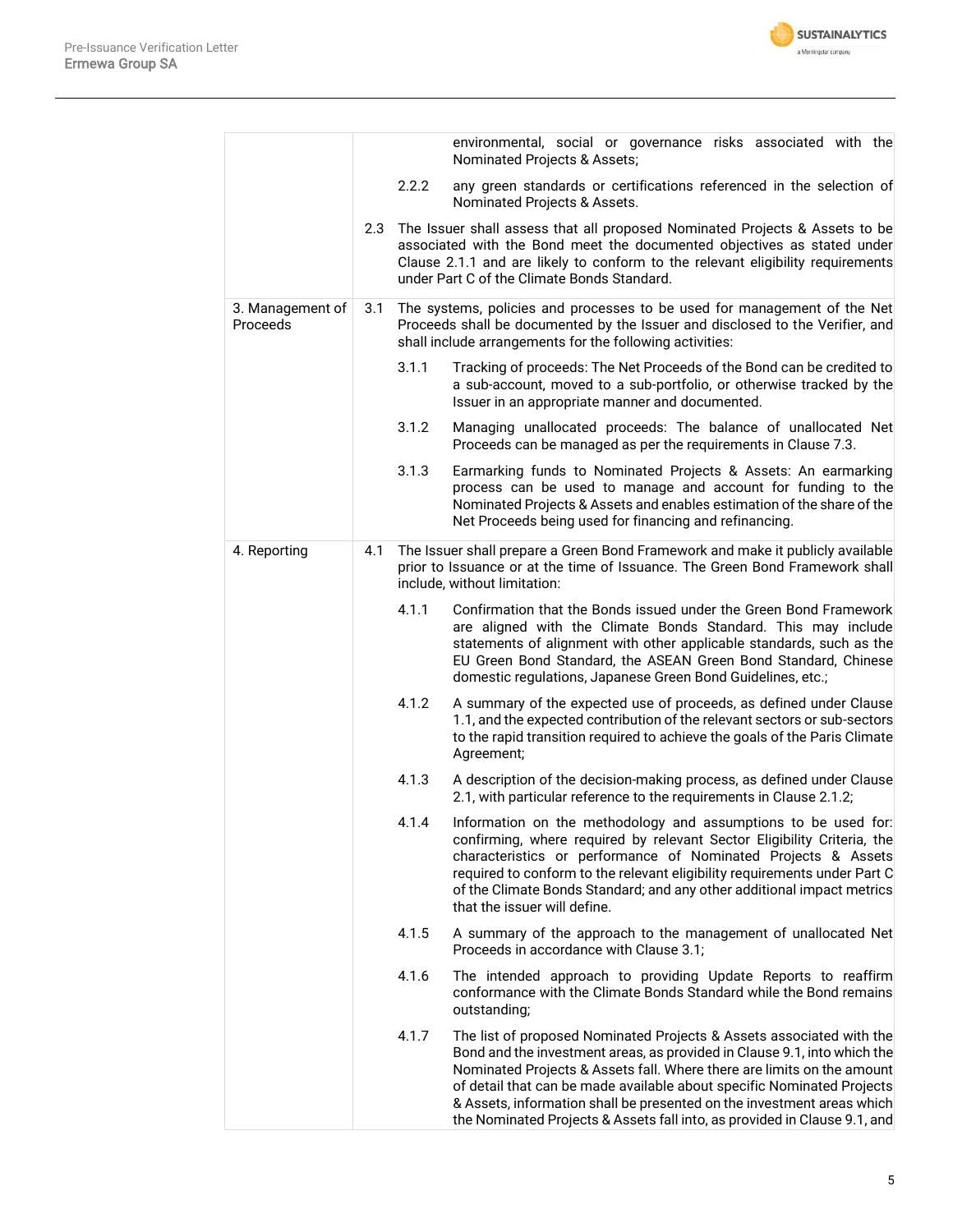

|              | the Issuer shall provide an explanation of why detail on Nominated<br>Projects & Assets is limited;                                                                                                                                                                                                                                                                                                                                                                                                                                       |
|--------------|-------------------------------------------------------------------------------------------------------------------------------------------------------------------------------------------------------------------------------------------------------------------------------------------------------------------------------------------------------------------------------------------------------------------------------------------------------------------------------------------------------------------------------------------|
| 4.1.8        | Where a proportion of the Net Proceeds are used for refinancing, an<br>estimate of the share of the Net Proceeds used for financing and<br>refinancing, and the relevant Nominated Projects & Assets or<br>investment areas which may be refinanced. This may also include the<br>expected look-back period for refinanced Nominated Projects & Assets.                                                                                                                                                                                   |
| information. | Note: Issuers are encouraged to disclose as much information as possible with<br>respect to Nominated Projects & Assets. However, in many cases it is not possible for<br>the Issuer to disclose detailed information about specific projects & assets prior to the<br>issuance of the Bond. This limitation may be due to confidentiality arrangements with<br>owners of projects & assets, the dynamic nature of the project portfolio, competitive<br>considerations, or other legal provisions which limit the disclosure of detailed |
| 4.2          | The Issuer shall include in the Disclosure Documentation:                                                                                                                                                                                                                                                                                                                                                                                                                                                                                 |
| 4.2.1        | The investment areas, as provided in Clause 9.1, into which the<br>Nominated Projects & Assets fall;                                                                                                                                                                                                                                                                                                                                                                                                                                      |
| 4.2.2        | The intended types of temporary investment instruments for the<br>management of unallocated Net Proceeds in accordance with Clause<br>7.3;                                                                                                                                                                                                                                                                                                                                                                                                |
| 4.2.3        | The Verifier engaged by the Issuer for the mandatory verification<br>engagements;                                                                                                                                                                                                                                                                                                                                                                                                                                                         |
| 4.2.4        | The intended approach to providing Update Reports to reaffirm<br>conformance with the Climate Bonds Standard while the Bond remains<br>outstanding, including the location of the published documents;                                                                                                                                                                                                                                                                                                                                    |
| 4.2.5        | The Climate Bonds Initiative Disclaimer provided in the Certification<br>Agreement.                                                                                                                                                                                                                                                                                                                                                                                                                                                       |
|              | Note to 4.2.4: Issuers are encouraged to provide their Update Reports through existing<br>reporting channels for the bond markets, such as the Electronic Municipal Market<br>Access (EMMA) website for the US Municipality sector.                                                                                                                                                                                                                                                                                                       |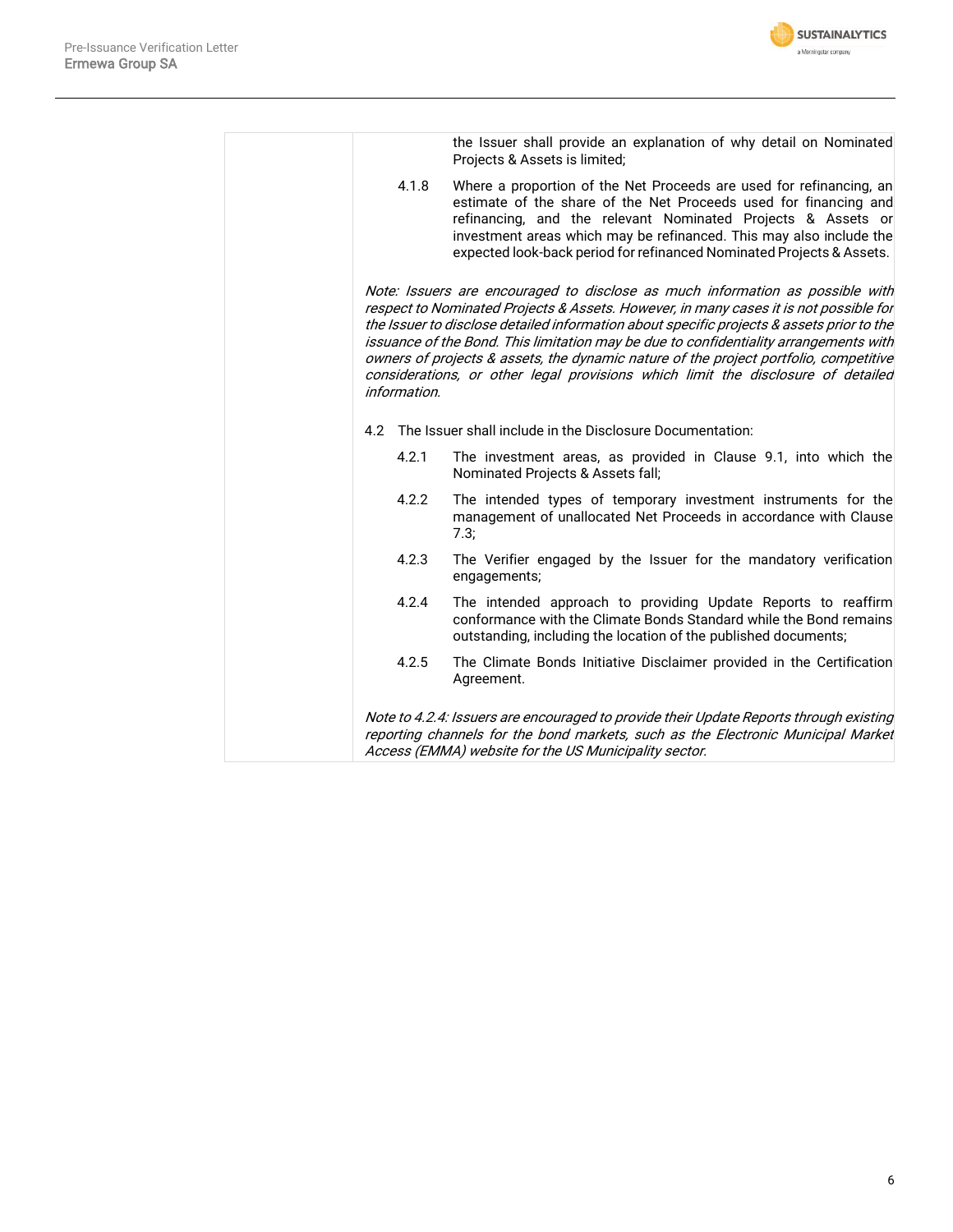

# Schedule 2B: Conformance to the Pre-Issuance Requirements

Details of Ermewa's internal processes and controls as per the Pre-Issuance Requirements are provided below:

| Procedure<br>Performed                                                | <b>Factual Findings</b>                                                                                                                                                                                                                                                                                                                                                                                                                                                                                    | <b>Error</b> or<br><b>Exceptions</b><br><b>Identified</b> |
|-----------------------------------------------------------------------|------------------------------------------------------------------------------------------------------------------------------------------------------------------------------------------------------------------------------------------------------------------------------------------------------------------------------------------------------------------------------------------------------------------------------------------------------------------------------------------------------------|-----------------------------------------------------------|
| 1. Use of Proceeds                                                    | 1.1<br>Ermewa has developed a list of proposed Nominated<br>Projects & Assets which comply with the Low Carbon<br>Transportation sector criteria of the Climate Bonds Standard.<br>Ermewa intends to keep this list updated with all the financed<br>projects that fall within the scope of Ermewa's green bond<br>program and Framework. The proposed Nominated Projects<br>and Assets include the purchase, financing, leasing and<br>operation of zero direct emissions railcars.                       | None                                                      |
|                                                                       | Ermewa's management confirms that the net proceeds of<br>1.2<br>the future bond will not be greater than the total investment<br>exposure to the proposed Nominated Projects & Assets.                                                                                                                                                                                                                                                                                                                     |                                                           |
|                                                                       | 1.3<br>Ermewa's management confirms that the Nominated<br>Projects & Assets will not be nominated to other Certified<br>Climate Bonds, Certified Climate Loans, Certified Climate<br>Debt Instrument, green bonds, green loans or other labelled<br>instruments unless it is demonstrated by Ermewa that<br>distinct portions of the Nominated Projects & Assets are<br>being funded by different instruments or that the existing<br>instrument is being refinanced via another labelled<br>instrument.   |                                                           |
| 2. Process for<br>Evaluation and<br>Selection of<br>Projects & Assets | 2.1.1. The Ermewa Green Financing Framework states that the<br>intention of the green bonds is to support the modal shift to<br>rail transport and therefore to reduce and avoid carbon<br>emissions.                                                                                                                                                                                                                                                                                                      | None                                                      |
|                                                                       | 2.1.2. Ermewa's environmental objectives are summarized in the<br>Ermewa Green Financing Framework.                                                                                                                                                                                                                                                                                                                                                                                                        |                                                           |
|                                                                       | 2.1.3. Ermewa's rationale for issuing green bonds is to support a<br>cleaner investment strategy on transport assets as it<br>recognizes its responsibility as one of the largest railcar<br>lessors in Europe.                                                                                                                                                                                                                                                                                            |                                                           |
|                                                                       | 2.1.4. The Ermewa Green Financing Framework includes a process<br>for project evaluation and selection in which its Green<br>Finance Committee (the "Committee") will be responsible for<br>evaluating and selecting eligible assets in line with the<br>Framework's eligibility criteria with oversight from the<br>Executive Committee. The Committee is comprised of<br>representatives from various departments including the<br>Railcars business unit, and the Finance and Technical<br>departments. |                                                           |
|                                                                       | 2.2.1. Ermewa has sufficient measures in place to manage and<br>mitigate environmental and social risks that are commonly<br>associated with the eligible category.                                                                                                                                                                                                                                                                                                                                        |                                                           |
|                                                                       | 2.2.2. The Ermewa Green Financing Framework references Climate<br><b>Bonds Standard version 3.</b>                                                                                                                                                                                                                                                                                                                                                                                                         |                                                           |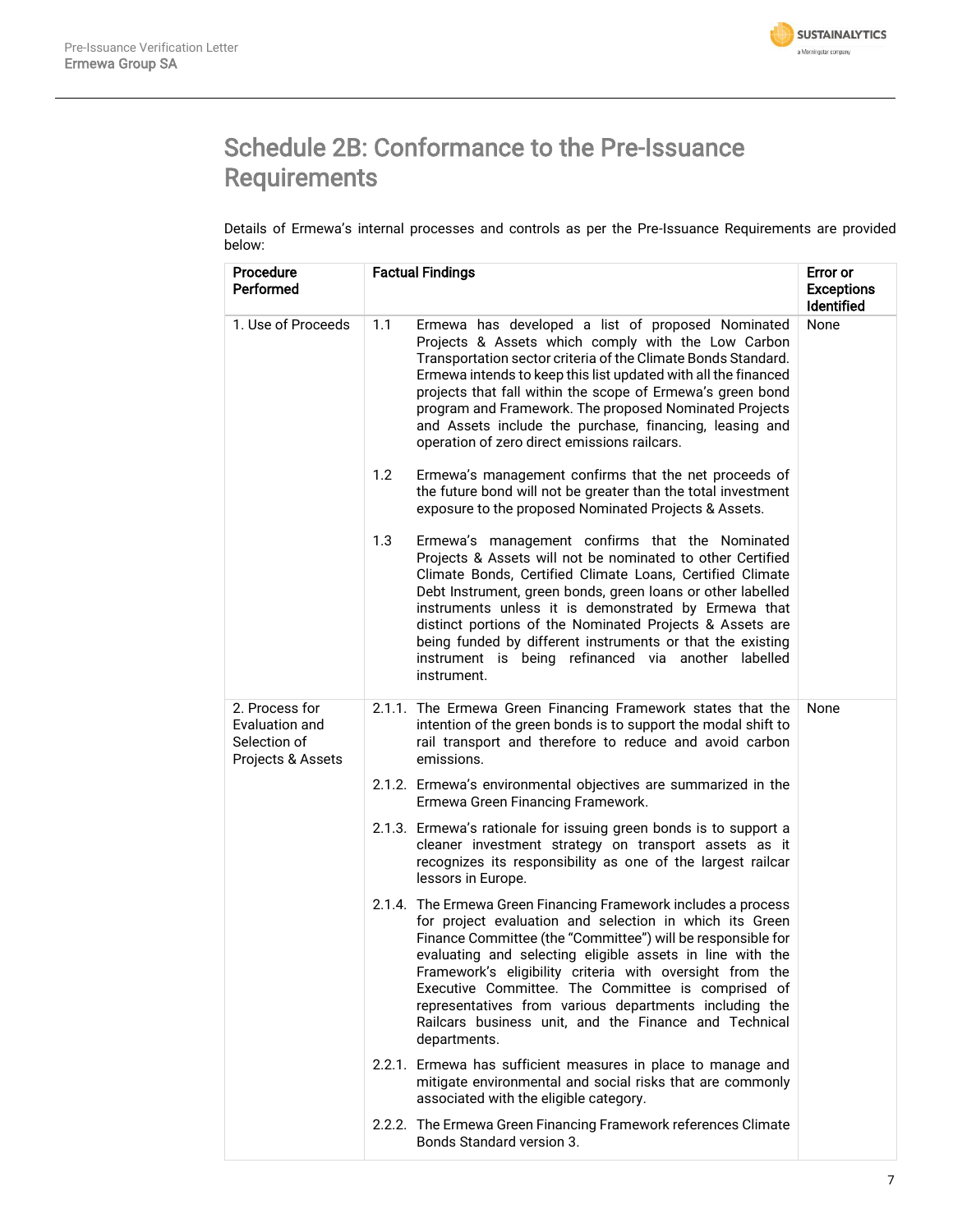

|                                       | 2.2.3. Ermewa will verify that all proposed Nominated Projects &<br>Assets conform to the Climate Bonds Taxonomy and Low<br>Carbon Transportation sector criteria through closely<br>monitoring railcar fleet emissions.                                                                                                                                                  |      |
|---------------------------------------|---------------------------------------------------------------------------------------------------------------------------------------------------------------------------------------------------------------------------------------------------------------------------------------------------------------------------------------------------------------------------|------|
| 3. Management of<br>Proceeds          | The Ermewa Green Financing Framework outlines a process<br>3.1.1<br>by which proceeds will be tracked.                                                                                                                                                                                                                                                                    | None |
|                                       | 3.1.2 The Issuer will manage unallocated net proceeds by holding<br>them temporarily in a segregated account. Unallocated<br>proceeds will temporarily be invested in line with the<br>Company's liquidity policy, in cash, deposits or money<br>market instruments.                                                                                                      |      |
|                                       | 3.1.3 The Ermewa Green Financing Framework details the process<br>Ermewa will use to allocate and manage green bonds<br>proceeds. Ermewa intends to use all of the net proceeds for<br>refinancing.                                                                                                                                                                       |      |
| Reporting Prior to<br><b>Issuance</b> | 4.1.1. Bonds issued under the Ermewa Green Financing Framework<br>are intended to align with the Climate Bonds Standard.                                                                                                                                                                                                                                                  | None |
|                                       | 4.1.2. The Ermewa Green Financing Framework indicates that<br>green bond proceeds will be used, as defined under Clause<br>1.1, and the expected contribution of the relevant sectors or<br>sub-sectors to the rapid transition required to achieve the<br>goals of the Paris Climate Agreement.                                                                          |      |
|                                       | 4.1.3. The Ermewa Green Financing Framework provides detail on<br>its decision-making process, in which the Committee will<br>ensure net proceeds are applied to the eligible projects.                                                                                                                                                                                   |      |
|                                       | 4.1.4. Ermewa's Nominated Projects & Assets will conform with the<br>Low Carbon Transportation sector criteria. Ermewa may<br>report on the following impact metrics: effective and avoided<br>GHG emissions (gCO2 eq. per ton-km).                                                                                                                                       |      |
|                                       | 4.1.5. Ermewa will manage unallocated net proceeds in<br>accordance with Clause 3.1.                                                                                                                                                                                                                                                                                      |      |
|                                       | 4.1.6. Ermewa will report on the allocation of proceeds in a Green<br>Financing Report on an annual basis until the maturity of the<br>debt instruments. Allocation reporting will be made available<br>privately to investors and lenders.                                                                                                                               |      |
|                                       | 4.1.7. Ermewa's Nominated Projects & Assets fall under Low<br>Carbon Transportation sector criteria. Ermewa will report on<br>the investment areas which the Nominated Projects & Assets<br>fall into by number of eligible green assets, the outstanding<br>debt qualified as green debt, green loan to value and details<br>of the eligibility criteria amongst others. |      |
|                                       | 4.1.8. Ermewa has stated that 100% of proceeds are planned to<br>refinance eligible assets.                                                                                                                                                                                                                                                                               |      |
|                                       | 4.2.1. Ermewa's Nominated Projects & Assets will conform with the<br>Low Carbon Transportation sector criteria.                                                                                                                                                                                                                                                           |      |
|                                       | 4.2.2. The intended types of temporary investment instruments for<br>the management of unallocated Net Proceeds are in<br>accordance with Clause 7.3 of the Climate Bonds Standard.                                                                                                                                                                                       |      |
|                                       | 4.2.3. The Ermewa has confirmed that an approved third party<br>verifier will conduct periodic assurance within a year to<br>reaffirm conformance of the bond with the Low Carbon<br>Transportation criteria of the Climate Bonds Standard.<br>Further, auditors appointed by Ermewa will verify the                                                                      |      |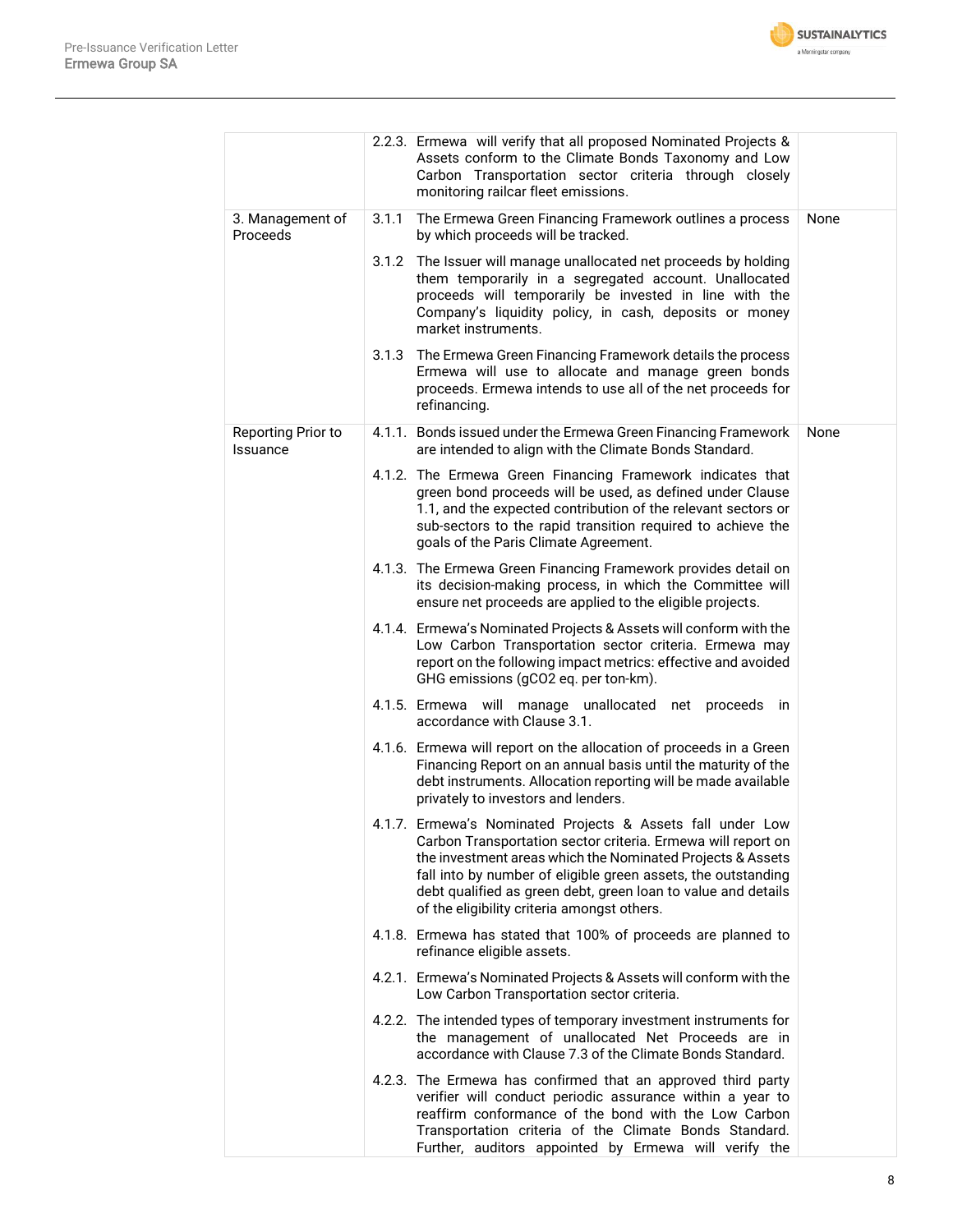

|  | allocated proceeds and the remaining balance of unallocated<br>proceeds on an annual basis until full allocation.                                                                                                                      |  |
|--|----------------------------------------------------------------------------------------------------------------------------------------------------------------------------------------------------------------------------------------|--|
|  | 4.2.4. Ermewa will report on the allocation and impact of proceeds<br>in a Green Financing Report on an annual basis until the<br>maturity of the debt instruments which will be made available<br>privately to investors and lenders. |  |
|  | 4.2.5. Sustainalytics notes that under the terms of its certification,<br>Ermewa must include the CBI Disclaimer provided in the<br>Certification Agreement in disclosure documentation.                                               |  |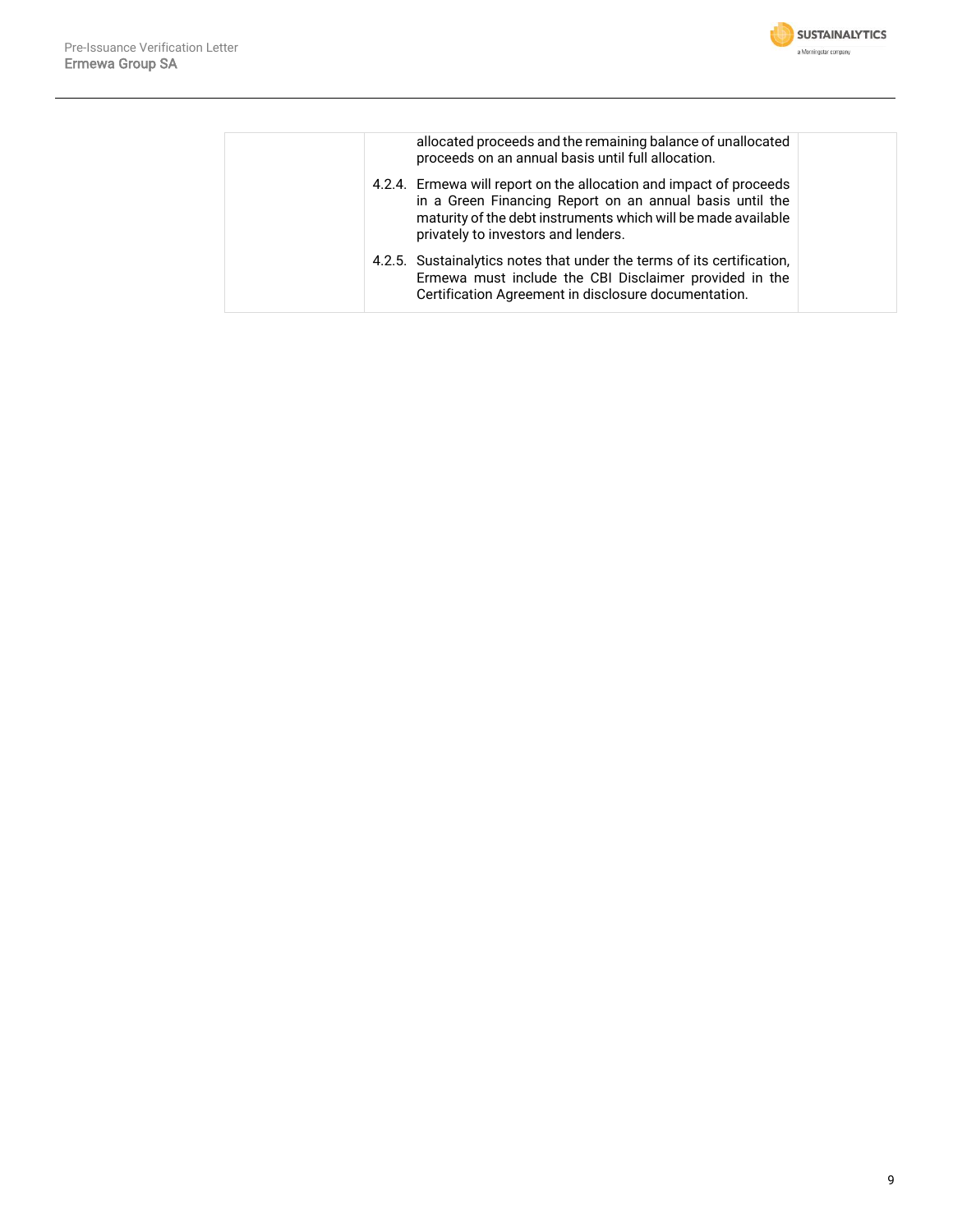

### Disclaimer

#### Copyright ©2022 Sustainalytics. All rights reserved.

The information, methodologies and opinions contained or reflected herein are proprietary of Sustainalytics and/or its third party suppliers (Third Party Data), and may be made available to third parties only in the form and format disclosed by Sustainalytics, or provided that appropriate citation and acknowledgement is ensured. They are provided for informational purposes only and (1) do not constitute an endorsement of any product or project; (2) do not constitute investment advice, financial advice or a prospectus; (3) cannot be interpreted as an offer or indication to buy or sell securities, to select a project or make any kind of business transactions; (4) do not represent an assessment of the issuer's economic performance, financial obligations nor of its creditworthiness; and/or (5) have not and cannot be incorporated into any offering disclosure.

These are based on information made available by the issuer and therefore are not warranted as to their merchantability, completeness, accuracy, up-to-datedness or fitness for a particular purpose. The information and data are provided "as is" and reflect Sustainalytics` opinion at the date of their elaboration and publication. Sustainalytics accepts no liability for damage arising from the use of the information, data or opinions contained herein, in any manner whatsoever, except where explicitly required by law. Any reference to third party names or Third Party Data is for appropriate acknowledgement of their ownership and does not constitute a sponsorship or endorsement by such owner. A list of our third-party data providers and their<br>respective terms of use is available on our website. For more information. respective terms of use is available on our website. For more information, visit [http://www.sustainalytics.com/legal-disclaimers.](http://www.sustainalytics.com/legal-disclaimers)

The issuer is fully responsible for certifying and ensuring the compliance with its commitments, for their implementation and monitoring.

In case of discrepancies between the English language and translated versions, the English language version shall prevail.